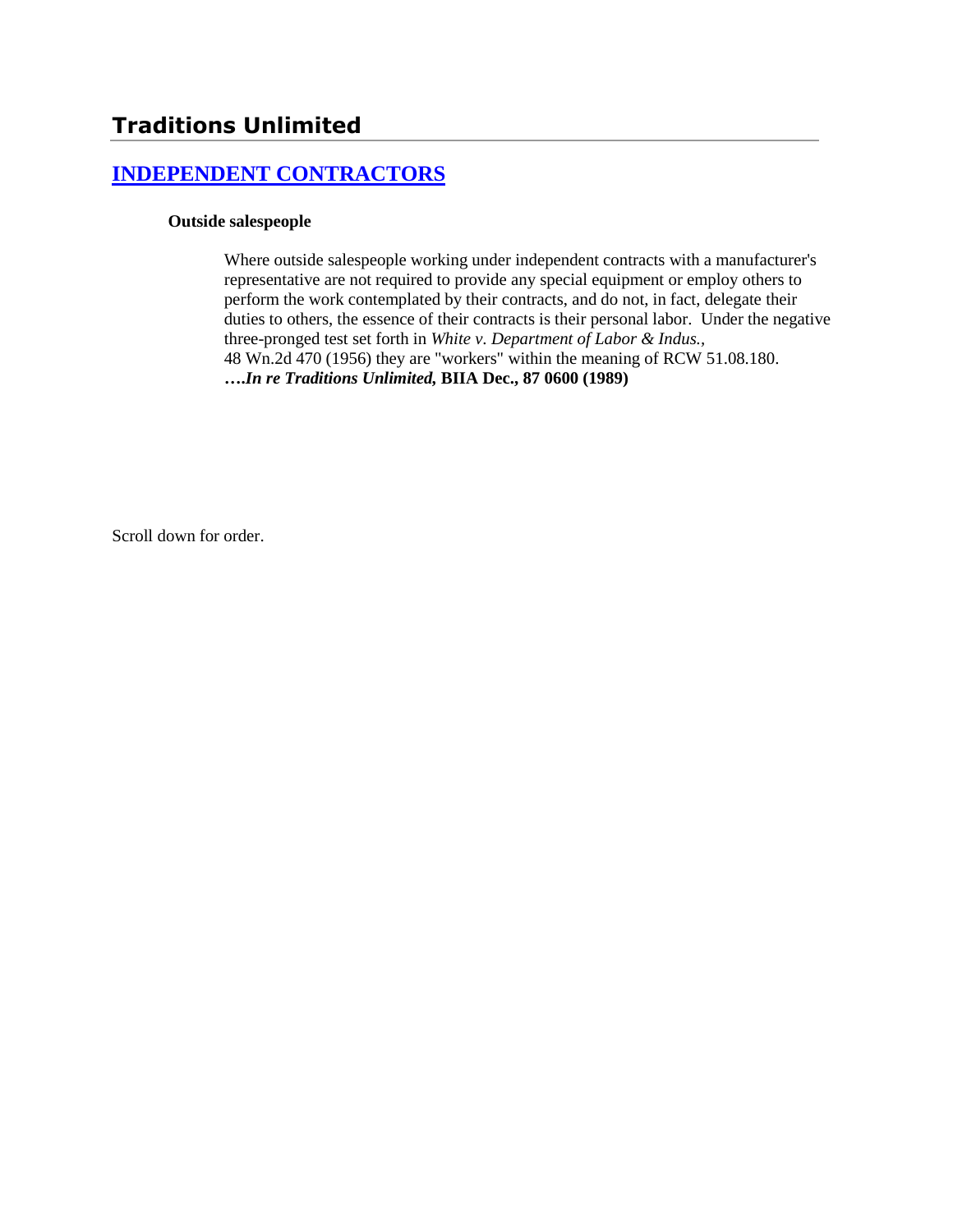### **BEFORE THE BOARD OF INDUSTRIAL INSURANCE APPEALS STATE OF WASHINGTON**

**)**

**IN RE: TRADITIONS UNLIMITED, INC. ) DOCKET NO. 87 0600**

**FIRM NO. 389753 ) DECISION AND ORDER**

APPEARANCES:

Appellant, Traditions Unlimited, Inc., by KMG Main Hurdman, Certified Public Accountants, per Steve A. Finley, Manager, and by Randolph O. Petgrave

Department of Labor and Industries, by The Attorney General, per William A. Garling, Jr., Assistant

An appeal was filed by the employer, Traditions Unlimited, Inc., on February 25, 1987 from a Notice and Order of Assessment of Industrial Insurance Taxes (No. 51501) issued by the Department of Labor and Industries on January 26, 1987. The notice and order assessed industrial insurance taxes for the period April 1, 1984 through March 31, 1986 in the amount of \$1,485.51. **REVERSED AND REMANDED**.

## **ISSUE**

Whether "personal labor" is the essence of the contracts entered into between Traditions Unlimited, Inc. and outside salespeople engaged by Traditions Unlimited, Inc. to market, within certain geographical subterritories, the various lines of manufactured goods represented by Traditions Unlimited, Inc.

## **DECISION**

Pursuant to RCW 51.52.104 and RCW 51.52.106, this matter is before the Board for review and decision on a timely Petition for Review filed by the employer in response to a Proposed Decision and Order issued on July 25, 1988 in which the Notice and Order of Assessment of the Department dated January 26, 1987 was reversed and the matter remanded to the Department to issue a further Notice and Order of Assessment requiring premiums for the outside salespeople as workers, consistent with the Proposed Decision and Order, and reclassifying the showroom employees to the general office/clerical classification 4904, WAC 296- 17-653.

The Board has reviewed the evidentiary rulings in the record of proceedings and finds that no prejudicial error was committed and said rulings are hereby affirmed. Although the evidence presented by the parties is well set forth in the Proposed Decision and Order, we believe our own recitation of the evidence is crucial to the disposition of this appeal.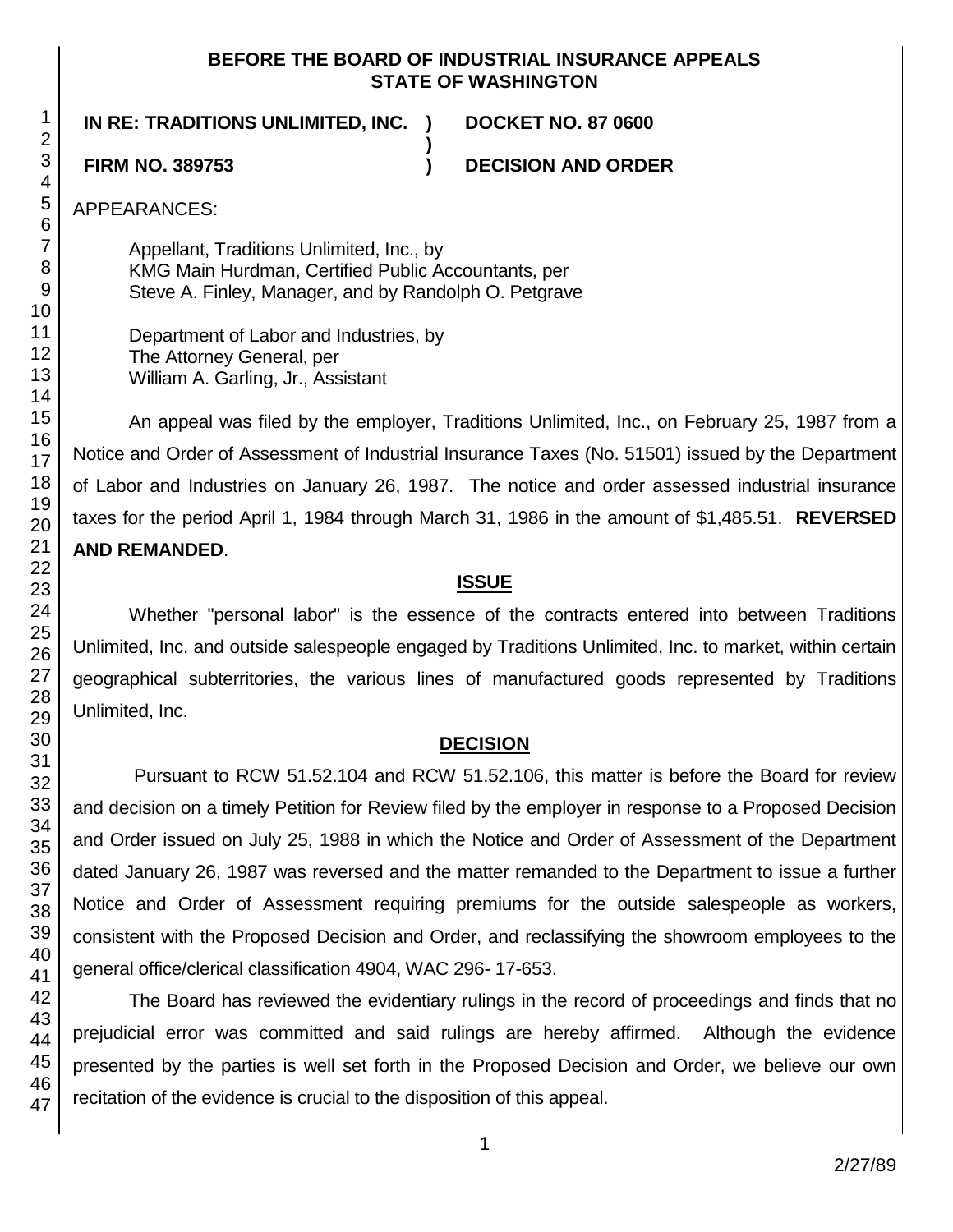Traditions Unlimited, Inc. (Traditions) is a "manufacturer's representative" which represents approximately fifty manufacturers in the medium to high-end gift industry. It is involved in wholesale sales to retailers such as department and jewelry stores.

Ronald O. Leveridge, President of Traditions, described the contractual relationship between Traditions and the various manufacturers as follows:

> The manufacturer comes to us and asks us to provide several things for them. One being that we furnish them with a showroom facility to display their wares. One, that we act as a clearing house for the distribution of commissions that are paid to the independent contractors that we work with and one is that we furnish them with independent contractors to sell their goods to the field.

Dep. Leveridge at 3.

According to Mr. Leveridge, the territory covered by Traditions involves a total of ten states, including the Northwest, the Rocky Mountains, and Hawaii. Within the given area covered by a contract Traditions has an exclusive right to represent the manufacturer's products.

Mr. Leveridge testified that Traditions currently has contracts with seven individuals to represent its product lines within its territory. In describing the relationship between Traditions and any one of these independent contractors (whom we shall hereafter refer to as salespeople), Mr. Leveridge stated:

> Well, he actually represents, normally he represents us and represents other manufacturers as well. He will have sometimes contracts with the manufacturer that he is dealing with. These people that work with me are actually working for the manufacturers because they communicate directly with the manufacturer after we put them in touch with them. Some of the commissions are paid directly to these people, like if there is an incentive program, those monies go directly from the manufacturer to the contractor, but as far as the standard commission, that comes to us. We pay every fifteen days. The monies that are received, we split that out to the sales person for the job that they have done for that manufacturer.

Dep. Leveridge at 4-5.

Mr. Leveridge explained that Traditions exercises no control over the day-to-day activities of the salespeople. Any equipment, cars, telephones, or office space required in the performance of their contracts is provided at their own expense. He stated that 95% of the manufacturers represented provide their own order forms, but that if forms are not available, Traditions provides the salespeople with a form containing Traditions' logo. He indicated that Traditions does supply lists of customers to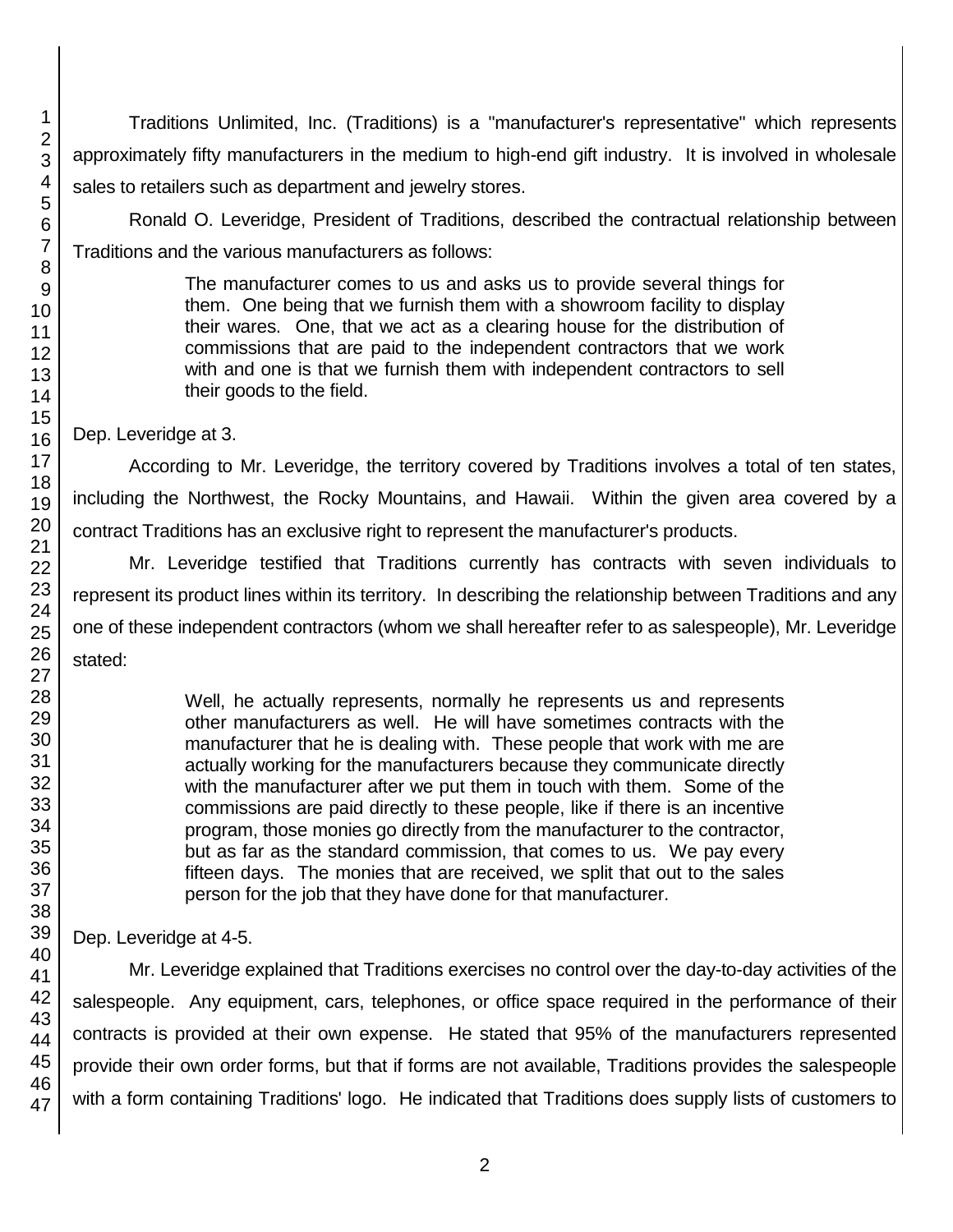its salespeople. These lists are actually computer printouts prepared by the manufacturers for Traditions, which are then forwarded to the salespeople. He explained that although Traditions does provide information to the salespeople, most of the time the manufacturers provide information to them directly.

When an order is placed by a customer the order is forwarded by the salesperson directly to the manufacturer. The orders are shipped directly from the manufacturer to the customer. When the order is shipped the commission is then paid by the manufacturer to Traditions. According to Mr. Leveridge, the salesperson receives a full commission on any sales made from his or her territory, regardless of whether the salesperson actually writes the order. This would include sales made from Traditions' showroom by Traditions' employees. The salesperson also exercises a right to approve any orders made in the showroom involving customers from his or her territory. Mr. Leveridge indicated that Traditions does not exercise any approval or disapproval of orders placed by the salespeople.

In exchange for its share of the commission, Traditions supplies the salesperson with the showroom facility and a computer to track orders, invoices, and commissions. Salespeople are not required to use the showroom, although they are asked to attend trade shows which occur two to three times per year.

Traditions itself does not impose any goals or sales quotas. However, the manufacturers do provide goals, which the salespeople are expected to meet. On the other hand, the failure of a salesperson to meet the expected sales volume does not necessarily mean he or she will be terminated. The sales goals of the various manufacturers are provided to the salespeople by a continuous report which is broken down by the month.

Mr. Leveridge testified that Traditions' salespeople can, and most do, represent lines other than those represented by Traditions. Traditions has no right to any commissions received by the salespeople from the sale of any other lines. Referring to the other lines which the salespeople may represent, Mr. Leveridge stated "we don't even know who they are."

Mr. Leveridge conceded that his contracts with the various salespeople could be performed by them without the aid of other people. He also stated that when he contracts with a salesperson he is contracting for his or her ability to sell. He indicated, however, that he considered the salespeople to be selling for the manufacturers -- not for Traditions.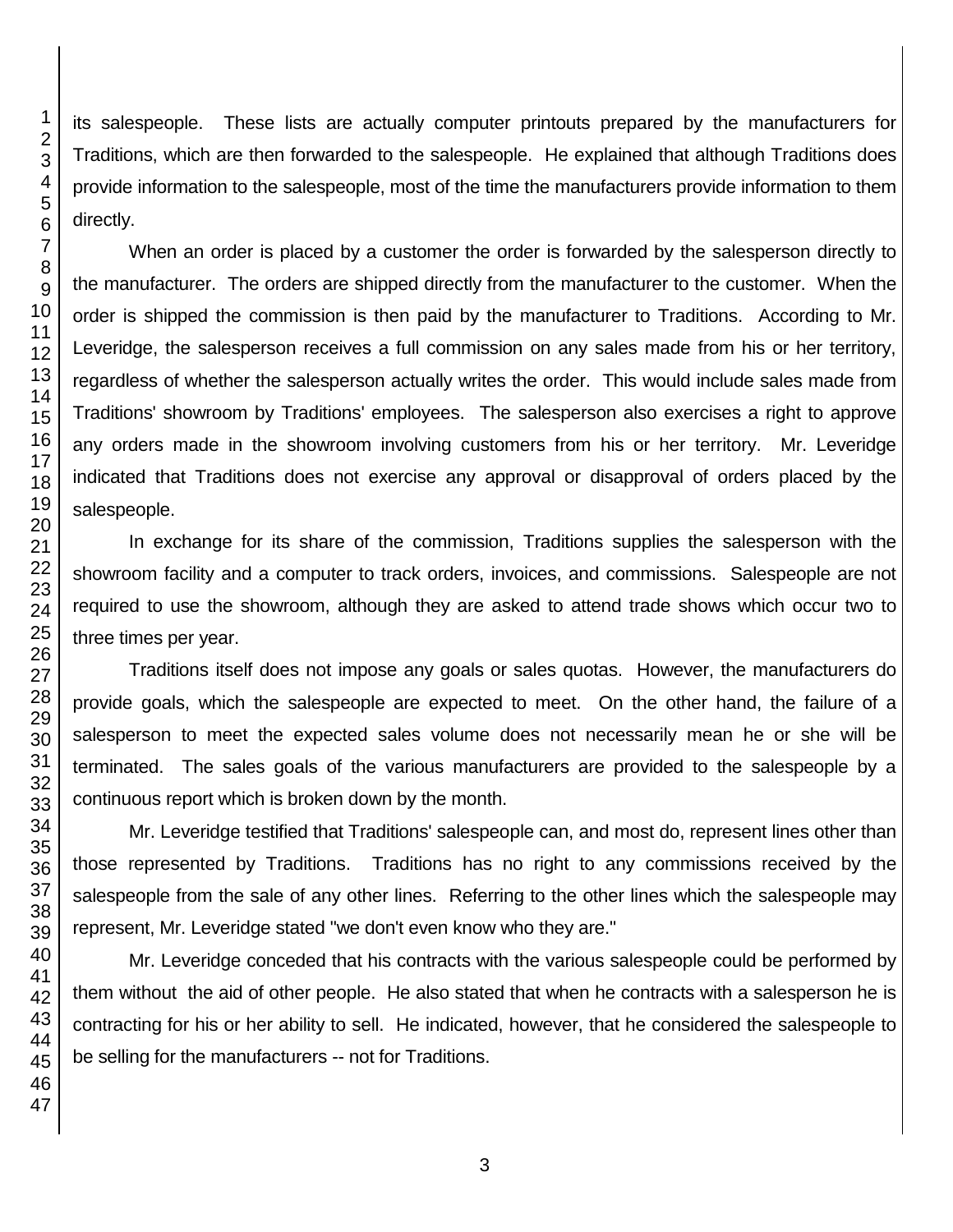The contract between Traditions and the individual salespeople is included in the record as Exhibit 2. This contract, identified as an "Independent Contractor Agreement", provides that the salesperson will represent Traditions in selling and servicing all products under contract with Traditions in a particular territory. Under the contract the salesperson agrees to regularly service all assigned accounts; work all gift shows at locations to be assigned by Traditions; personally prepare all paper work and documentation for orders written and presentations made; solicit new business for and on behalf of Traditions; pay his or her own travelling and entertainment expenses; evenly share travelling and expenses with Traditions when travelling together for business; pay for all personal equipment and supplies except for items which Traditions will provide; and maintain an auto liability insurance with minimum policy limits of \$500,000.00. Traditions agrees to pay any showroom expenses; association dues and special assessments; gift show fees and materials; and copying and printing costs during shows and market days.

The contract calls for a commission structure under which the salesperson will receive one-half of the commission received by Traditions from a supplier. Suits for commissions are to be brought only in the name of Traditions. The salesperson is considered to be a sub-agent of Traditions only with respect to clients, customers, suppliers, and accounts. Otherwise, the salesperson is deemed to be an independent contractor and not an employee. Expenses incurred by Traditions in collecting any commission are to be deducted from commissions received.

The contract provides that it can be terminated at any time by either party upon notice to the other. The salesperson also agrees that, for a period of one-year following termination of the contract, he or she will not compete with Traditions by attempting to obtain the business of anyone with whom Traditions had an agreement during the period of the contract.

Robin M. Brown described himself as self-employed during the period October 1984 through September 1986, and working under a written contract with Traditions. He stated that he had contracted with Traditions for the exclusive right to sell in a specific geographical area. He previously had seven years experience as a retail buyer for the Bon Marche and was therefore familiar with the giftware industry. However, he had not been involved in sales. He stated that he continued his contract with Traditions until January 1986, when he quit to start his own company. He is currently in competition with Traditions, representing some lines once held by Traditions. He stated that he currently has a business license, although he had no business license at the time he worked under contract with Traditions.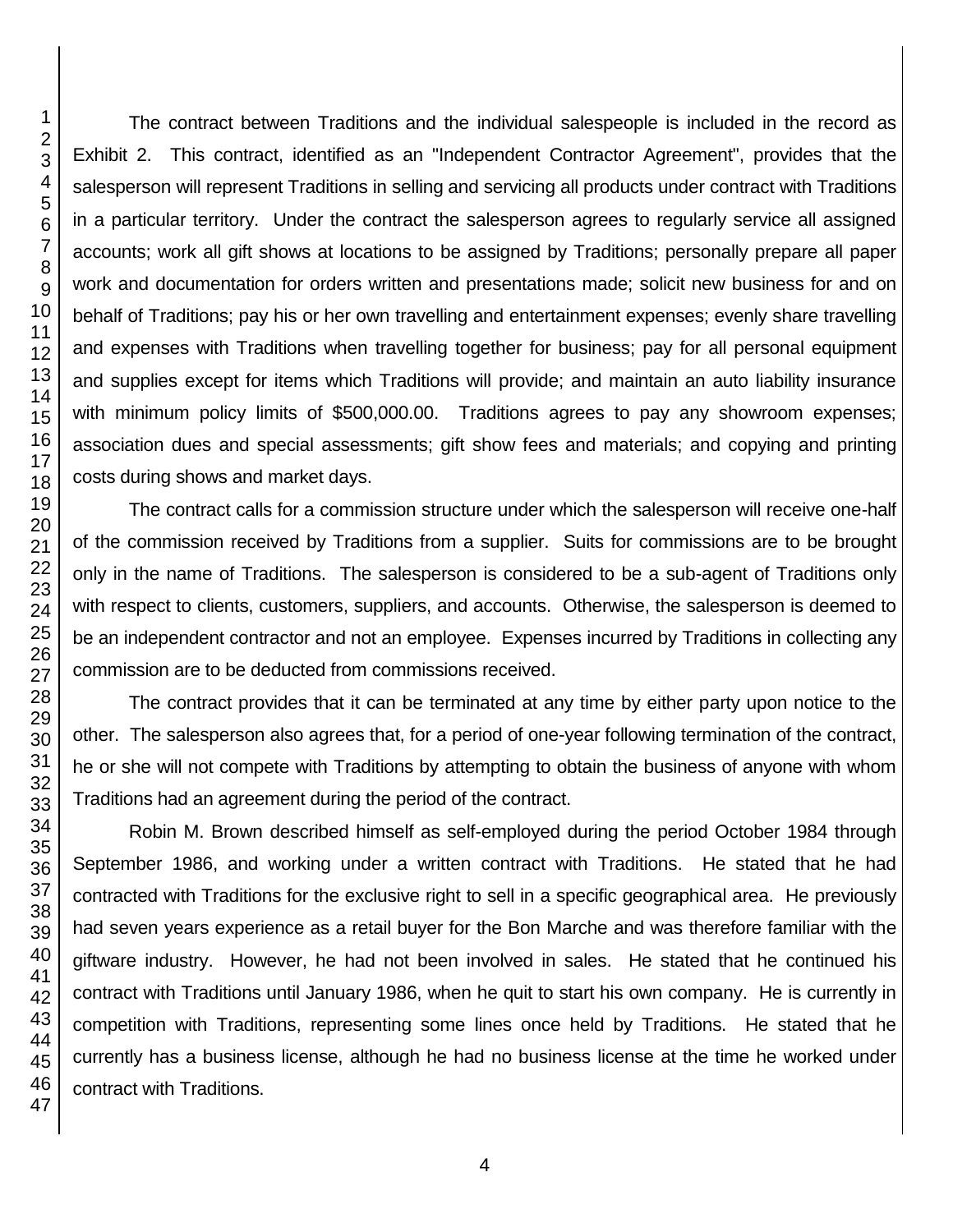Mr. Brown explained that during the period of his contract the number of Traditions' lines which he represented ranged from 12 to 32. He also explained that he represented lines other than those represented by Traditions. Some of Traditions' lines sold better than others, but Traditions had no requirement that he promote any line over another. Traditions imposed no sales quotas, although some manufacturers had sales expectations.

Mr. Brown testified that any sales he made were generated strictly by himself. He identified potential customers by going out on his own and findings them or through leads obtained from the manufacturers. In explaining the sales process, he testified that he would write a customer's order and send the order to the manufacturer, who would then send his commission to Traditions. He considered the entire commission to be his, with the understanding that Traditions would take out a percentage for his right to sell in its territory. He testified that he received 53% of any commissions paid on his sales.

Mr. Brown agreed that under the contract he was to use his best efforts in representing the manufacturers. He noted that the manufacturer determined the level of "best effort" which was acceptable, but he, of course, had a financial incentive for using his best effort. Mr. Brown did state that he was able to perform all the functions under the contract himself.

Jerrold Rathbun is a Field Auditor II with the Department of Labor and Industries. He performed the Department's audit of Traditions in June 1986 for the audit period April 1984 through March 1986. He conducted his audit by reviewing, with Mr. Leveridge, Traditions' payroll records, commission registers, check register and other records. Mr. Rathbun ascertained that Traditions engaged a total of 22 outside salespeople during the audit period. Some were in other states, so he did not consider them covered Washington workers. He determined that there were only three salespeople subject to his audit.

Mr. Rathbun's understanding of the sales process -- as obtained from Mr. Leveridge -- was that the salespeople would write the orders, and then send the orders to Traditions. There the orders would be rewritten if necessary and then sent to the manufacturer. The manufacturer would then ship the goods directly to the customer.

Larry Brandon is a Field Auditor III with the Department. He reviewed Mr. Rathbun's audit of Traditions on August 20, 1986, concluding that it had been done correctly. Mr. Brandon was asked to explain the Department's policy for determining whether personal labor is the essence of a contract. He stated that: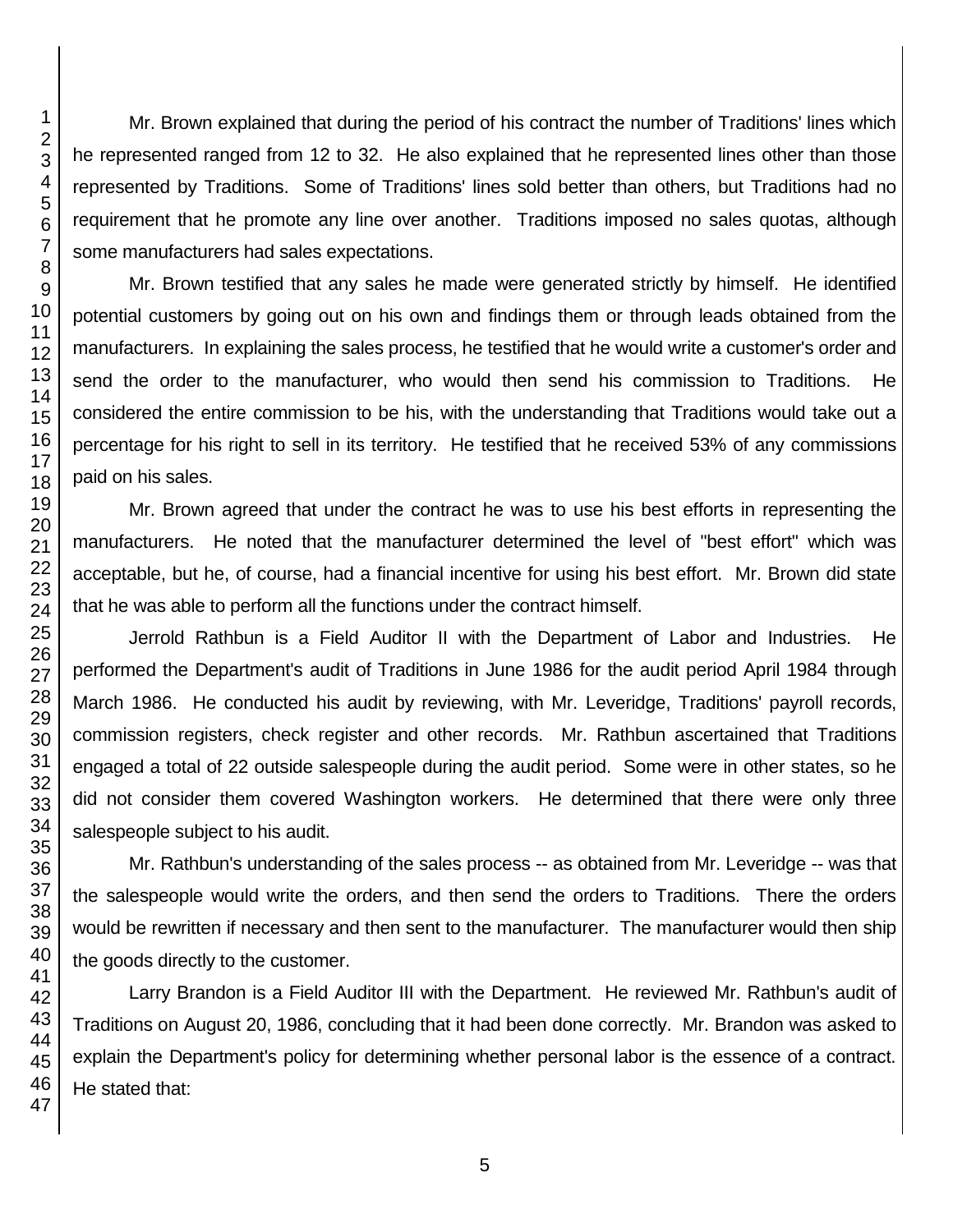Basically, we would go in regards to the White case, and we also look to find out if the individual is truly in business for him or herself, which would then take them outside the scope of being a worker.

### Dep. Brandon at 10.

From his review of the audit materials Mr. Brandon believed that very few of the salespeople, if any, had business licenses or Department of Revenue numbers. Mr. Brandon indicated that it was his impression that in all cases a sale went through Traditions' showroom before it went to the manufacturer. He conceded that if the orders were placed directly with the manufacturer, that might change his opinion as to whether or not the salespeople were workers covered by the Act.

In addition to the testimony presented, the parties entered into a stipulation of facts to be applied "where evidence is not to the contrary." Stipulation, May 4, 1988. That factual stipulation is as follows:

- 1. That the industry is the manufacturing and sale of gift or novelty items;
- 2. That the contract between the manufacturer's representative and the manufacturer is specifically between a manufacturer and a manufacturer's representative;
- 3. That one of the conditions of the contract between the manufacturer and the manufacturer's representative is that the manufacturer's representative is given exclusive rights to represent the manufacturer in a specific geographic area of the five Northwestern states;
- 4. That the subcontractors are not limited by their contract or otherwise to the exclusive representation of the manufacturer's lines represented by the manufacturer's representative;
- 5. That the subcontractors are not limited by their contract or otherwise to exclusive representation of a particular manufacturer's products;
- 6. That none of the contracts between the manufacturer's representative and the subcontractor requires a volume of sales or imposes a quota;
- 7. That the subcontractors are not limited by their contract or otherwise from engaging in any business or occupation concurrently with the performance of their contract;
- 8. That the manufacturer's representative provides a showroom for the display and sale of goods, and the subcontractor may use the showroom to solicit sales, but the subcontractor is not obligated to use this facility;
- 9. That the subcontractors are not reimbursed for the expenses incurred in the performance of the contract;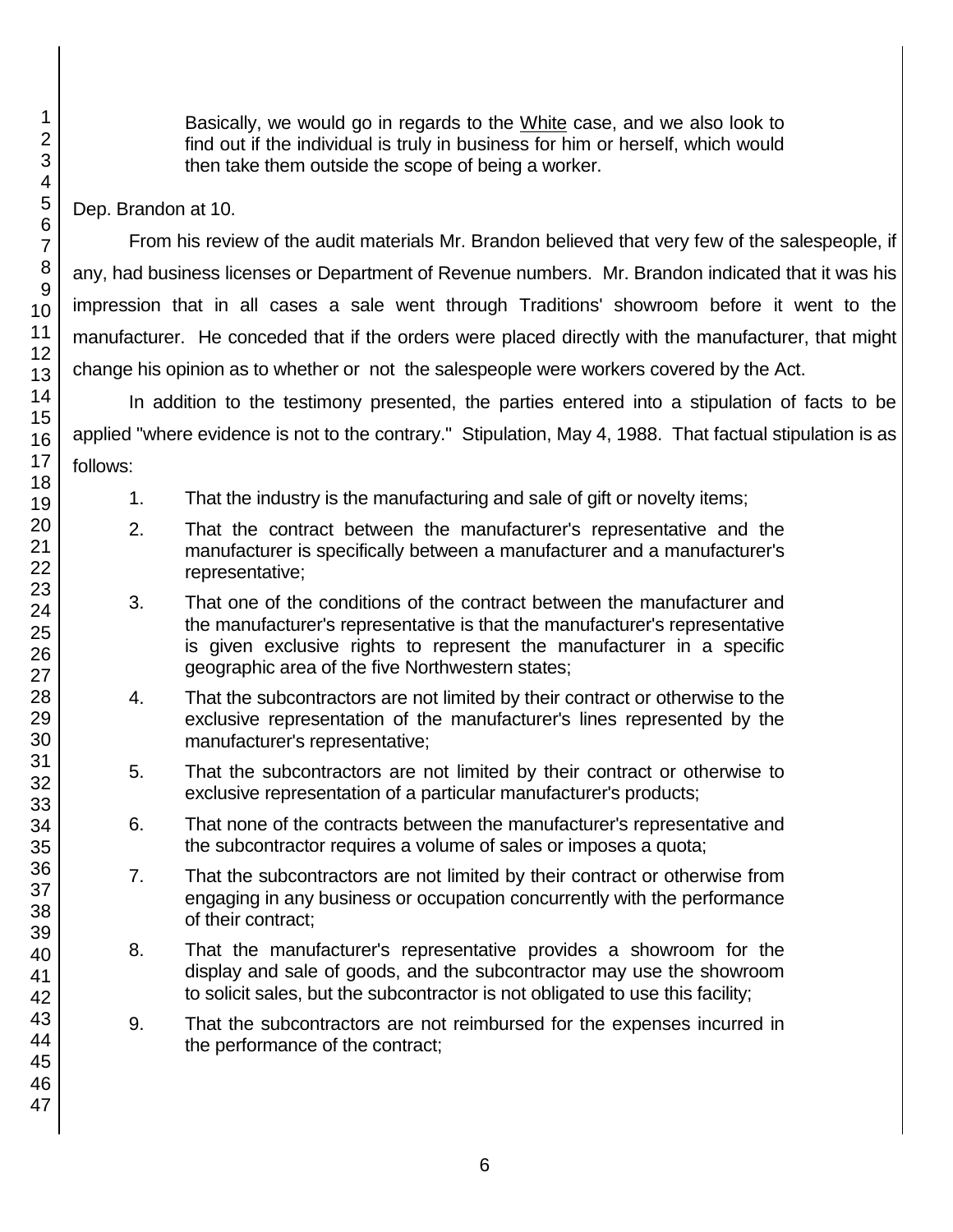- 10. That the subcontractors submit orders directly to the manufacturer on forms supplied by the manufacturer or on generic forms provided by either the subcontractor or the manufacturer's representative;
- 11. And that upon shipment of goods to the buyer, the manufacturer forwards the payment, as agreed in the contract between the manufacturer and the manufacturer's representative, to the manufacturer's representative, and the manufacturer's representative divides the payment between the manufacturer's representative and the subcontractor pursuant to the terms of their contract, written or oral.

The Notice and Order of Assessment under appeal also assessed industrial insurance taxes for certain of Traditions' showroom workers as wholesale workers (Classification 6407, WAC 296-17-771). By stipulation the parties agreed that the showroom workers were clerical/office workers who should be classified under Classification 4904, WAC 296-17-653. Additional issues within our purview which were raised at the initial conference were whether executive officers of Traditions should have been excluded from coverage, and whether one clerical employee should have been assessed as a full-time employee as opposed to a part-time employee. Since no evidence was presented concerning these latter two issues and the Petition for Review does not object to the Department's determination with respect to these issues, we conclude that the employer has waived its objections to the Department's audit concerning those matters. The sole contested issue on appeal, therefore, is whether the salespeople working under contract with Traditions are "workers" within the meaning of RCW 51.08.180.

Due to the absence of any direct control on the part of Traditions Unlimited, Inc. over the manner in which these various salespeople performed the terms of the contract it is safe for us to assume that these salespeople are "independent contractors" and not "employees" of Traditions Unlimited, Inc. Hubbard v. Department of Labor and Industries, 198 Wash. 354 (1939); Apenese v. Department of Labor and Industries, 3 Wn.2d 45 (1940). If this case had arisen prior to 1937 that would end our discussion, since prior to that date independent contractors were not covered by the Industrial Insurance Act nor were the people with whom they had contracted required to pay industrial insurance taxes.

In 1937, however, the Legislature expanded the definition of workman (now "worker") to include within the terms of the Act independent contractors whose personal labor constituted the essence of the contract. Laws of 1937, ch. 211, § 2, p. 1030. The relevant statute, RCW 51.08.180, now reads, in part,:

1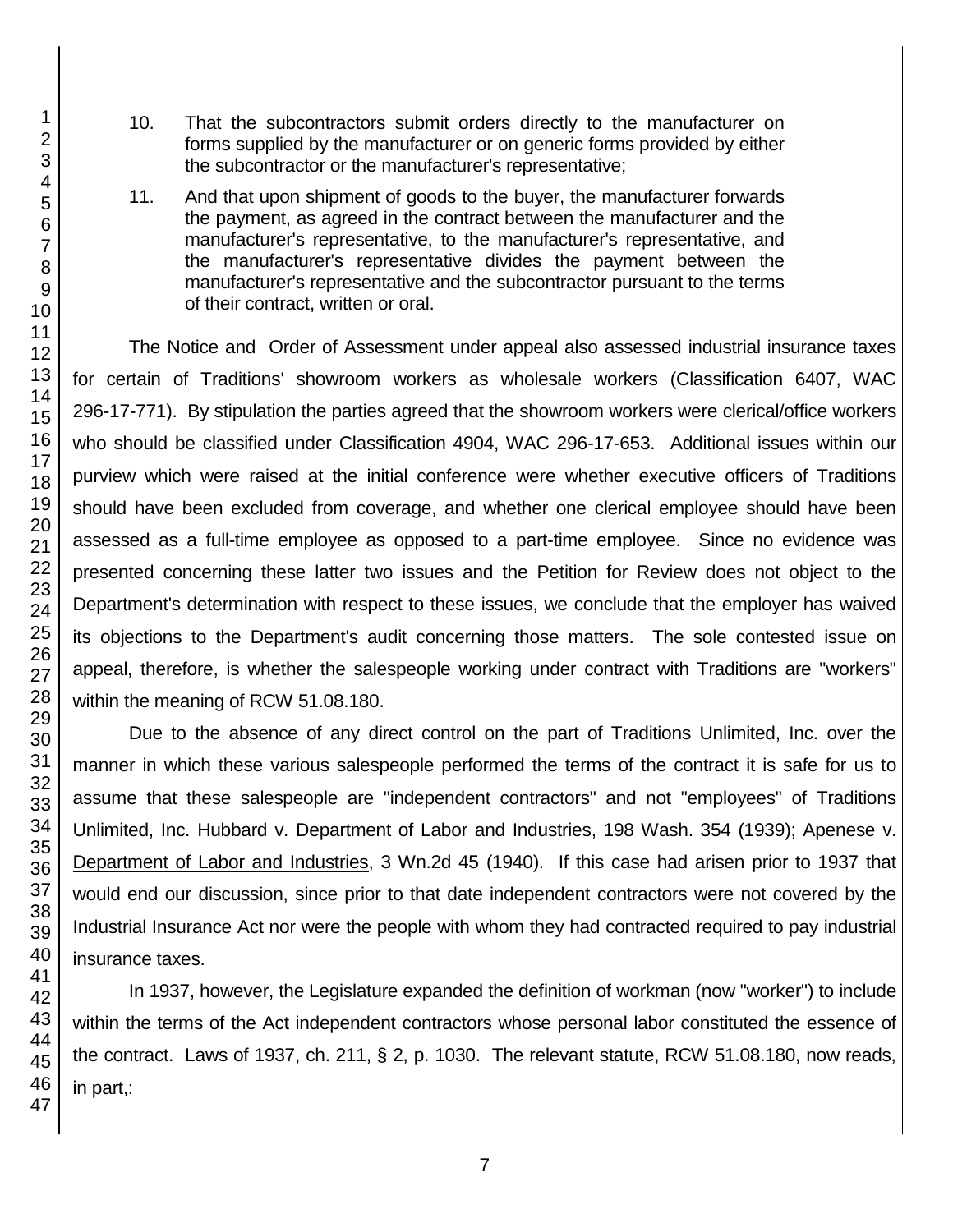`worker' means every person in the state who is engaged in the employment of an employer under this title, whether by way of manual labor or otherwise in the course of his or her employment; also every person in this state who is engaged in the employment of or who is working under an independent contract, The essence of which is his or her personal labor for an employer under this title, whether by way of manual labor or otherwise, in the course of his or her employment.

(Emphasis added).

The corollary to this definition of "worker" is the definition of "employer" as contained in RCW

51.08.070. That statute reads, in part:

`employer' means any person, body of persons, corporate or otherwise, and the legal representatives of a deceased employer, all while engaged in this state in any work covered by the provisions of this title, by way of trade or business, or who contracts with one or more workers, the essence of which is the personal labor of such worker or workers.

(Emphasis added).

It is readily apparent that in modifying the definition of "worker" the Legislature was intending to expand the coverage of the Act to not only extend the protections of the Act to a greater number of individuals, but to also require the Department to assess industrial insurance taxes on the hours of work performed by such individuals. The 1937 amendment was, as stated by our Supreme Court in White v. Department of Labor and Industries, 48 Wn.2d 470 (1956):

> ...intended to protect workmen (and to make contracting parties for whom the work is done responsible for industrial insurance premiums) in those situations where the work could be done on a regular employer-employee basis but where, because of the time, place manner of performance, and basis of payment, it could be urged that the workman was an independent contractor rather than an employee. Prior to the 1937 enactment, the independent contractor, when injured, was not entitled to the protection of the Workman's Compensation Act, and the party with whom he had contracted was excused from paying premiums. It was felt to be desirable, and rightly so, to eliminate the technical issue of whether the workman was an employee or an independent contractor by giving him protection in either situation.

48 Wn.2d at 474.

Although the 1937 amendment expanded the definition of "worker", the expansion was not complete. As stated by the court in Haller v. Department of Labor and Industries, 13 Wn.2d 164, 167 (1942) the amendment evidenced a legislative intention "to extend industrial insurance protection to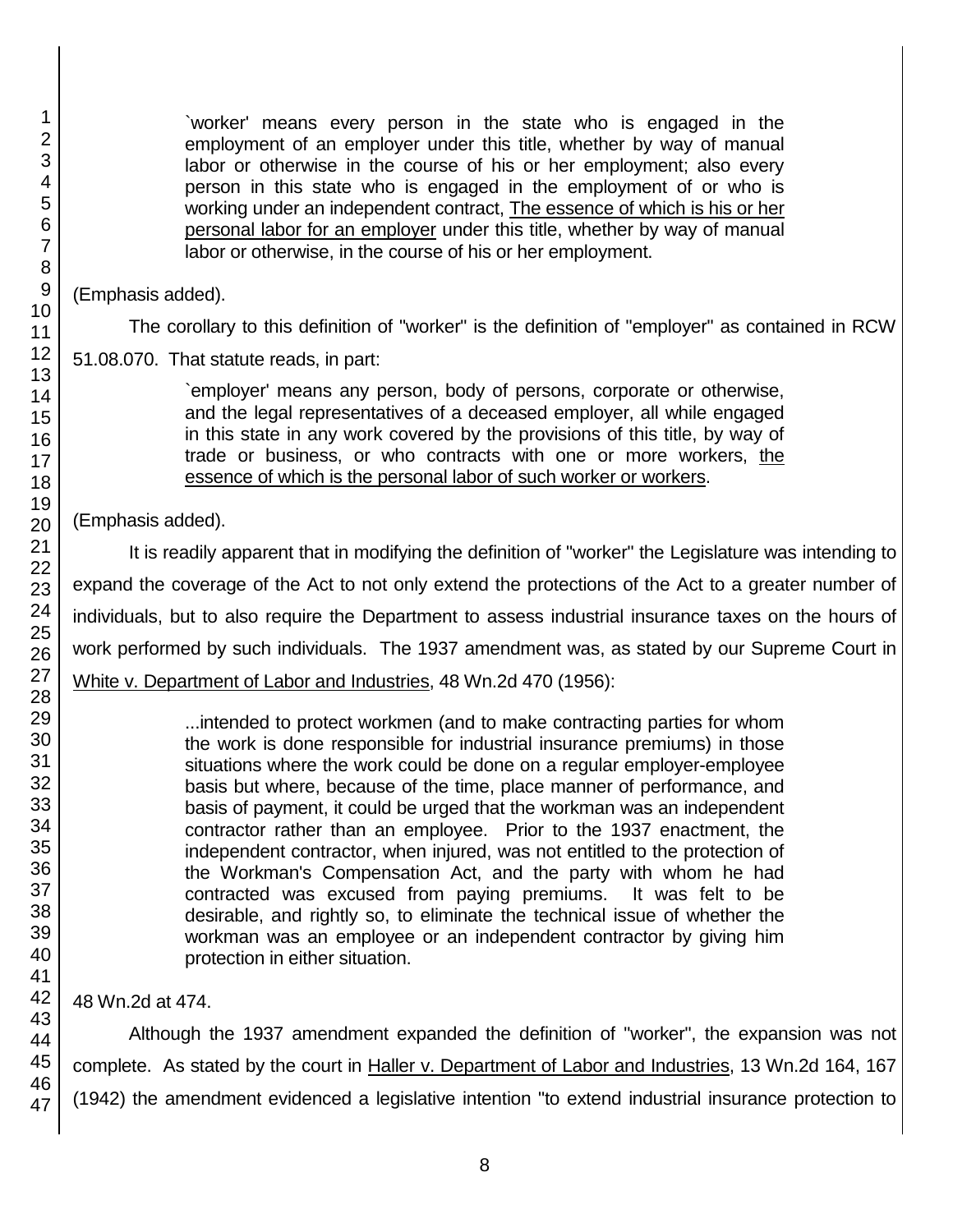some, but not all, independent contractors...." (Emphasis added). The White court, too, recognized that even with the 1937 amendment there would remain independent contractors who would not be subject to the mandatory coverage of the Act. It noted that while a person might be an independent contractor not covered under the Act, that did not prevent him or her from having the protection of the Act if he or she desired to qualify as a working employer, gave necessary notice to the director, and paid the necessary premiums. 48 Wn.2d 477-478; See RCW 51.12.115 and RCW 51.32.030.

Our analysis of whether these salespeople are independent contractors whose personal labor is the essence of the contract should be tempered by the Legislature's declaration of policy as contained at RCW 51.12.010. This declaration provides that:

> There is a hazard in all employment and it is the purpose of this title to embrace all employments which are within the legislative jurisdiction of this state.

RCW 51.12.020 goes on to provide a list of the only employments which are not subject to mandatory coverage.

Yet, while there is a presumption in favor of mandatory coverage, the Legislature did not intend to include all independent contractors within the mandatory coverage of the Act. RCW 51.12.020 excludes a number of employments from mandatory coverage, including "sole proprietors." RCW 51.12.020(5). Thus the Legislature contemplated that individuals who are engaged in a business for themselves, hold themselves out to the public as independent business people, or otherwise act and/or operate as independent entrepreneurs, should be excluded from the mandatory coverage of the Act. In a sense, the statutory framework creates a continuum, with independent contractors, who are covered pursuant to RCW 51.08.180, on one end and sole proprietors, who are excluded pursuant to RCW 51.12.020(5), on the other.

Our courts have not delineated a clear cut test for determining whether personal labor is the essence of an independent contract. In Haller, supra, which was only the second case decided under the 1937 amendment, the court stated that the determination must:

> depend upon the provisions of the contract, the nature of the work to be performed, the situation of the parties, and other attendant circumstances.

13 Wn.2d at 167.

The above quoted framework for analyzing whether personal labor is the essence of the contract has been reiterated by the courts on several occasions. Massachusetts Mutual Life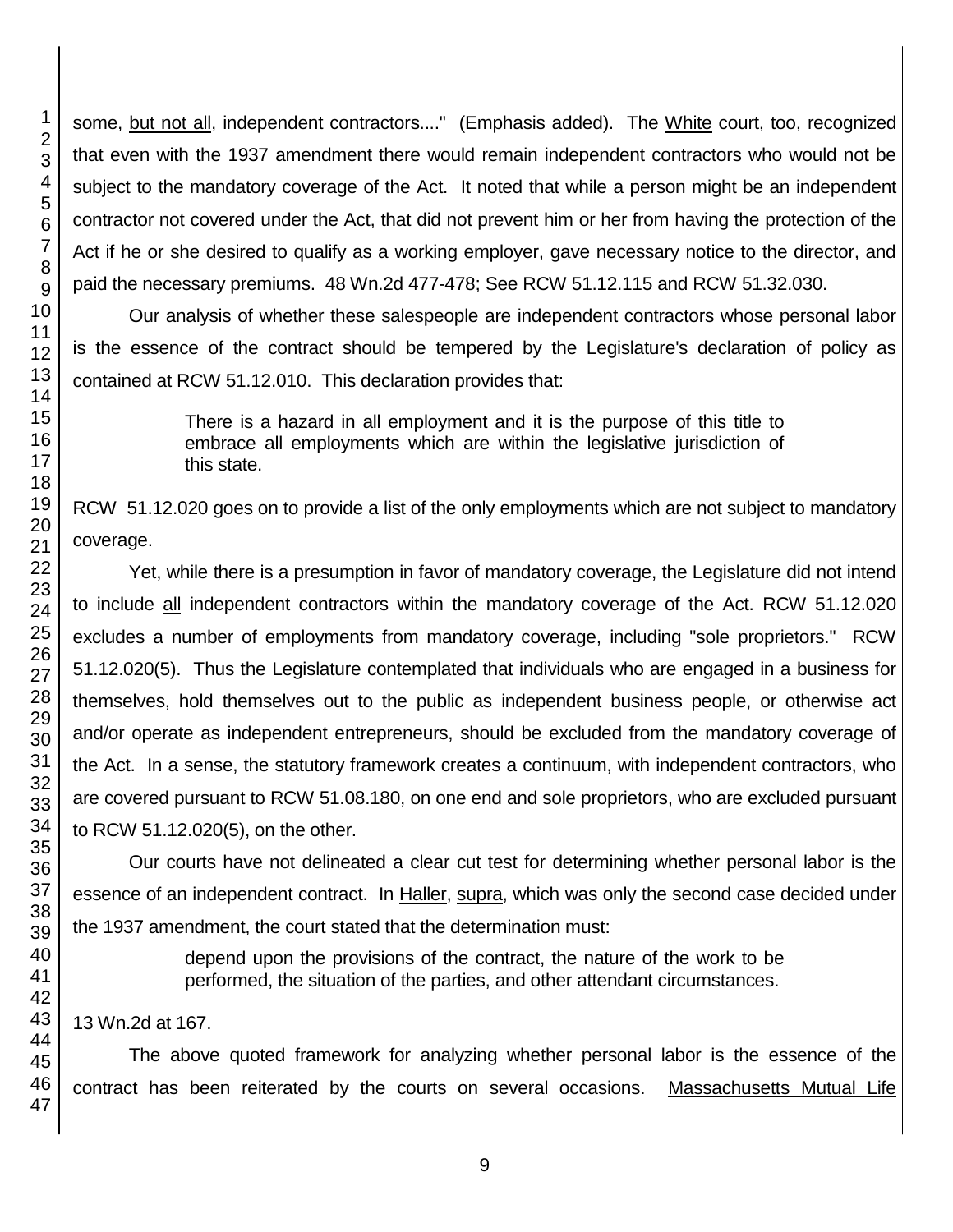Insurance Co. v. Department of Labor and Industries, 51 Wn. App. 159, 163 (1988); Lloyd's of Yakima Floor Center v. Department of Labor and Industries, 33 Wn. App. 745, 749 (1982); Cook v. Department of Labor and Industries, 46 Wn.2d 475, 476 (1955).

Early cases dealing with the "personal labor" inclusion characterized the inquiry in terms such as whether the independent contractor's "personal efforts constitute the main essential in accomplishing the objects of the employment", Norman v. Department of Labor and Industries, 10 Wn.2d 180, 184 (1941), or whether the labor to be performed was "the vital sine qua non, the very heart and soul" of the contract. Haller, at 168. Where others could have performed the work under a contract to haul logs it was said that "[l]abor that can be done by others is not personal as the word is used in the statute." Crall v. Department of Labor and Industries, 45 Wn.2d 497, 499 (1954).

It was not until the Supreme Court's decision in White, supra, that a somewhat more workable test was developed to explain the results reached up to that time. In White the court analyzed the factual situations in its prior cases of Norman, Haller, Crall and Cook and concluded that the 1937 amendment:

> was not intended to cover an independent contractor (a) who must of necessity own or supply machinery or equipment (as distinguished from the usual hand tools) to perform the contract (the Crall and Cook cases, supra), or (b) who obviously could not perform the contract without assistance (the Haller and Cook cases, supra), or (c) who of necessity or choice employs others to do all or part of the work he has contracted to perform (the Haller and Crall cases, supra).

 $(Emphasis added)^1$ 

A recent case involved the question of whether personal labor was the essence of the contract between an insurance company and its various insurance agents. Massachusetts Mutual Life Insurance Co., supra. In Massachusetts Life it was noted that the insurance company had never disapproved a career agent's contract, that general agents and sales agents may and do delegate their duties to others (e.g. telephone solicitation) and that agents may represent up to 50 insurance companies at a time. Relying solely on the fact that the agents may and do delegate their duties to others, the court held that the insurance agents were not "workers" for purposes of the Act.

l

 $1$  The court in White cautioned, in dicta, that the mere fact a person might own and use machinery and equipment in his or her work does not make him or her an independent contractor. If, in the operation of a truck, tractor or other equipment the person "is subject to the direction and control of the employer" the person is an employee, even though the amount paid for the use of the equipment may be much more than would be paid for the person's services as an operator of the equipment. 48 Wn.2d at 477.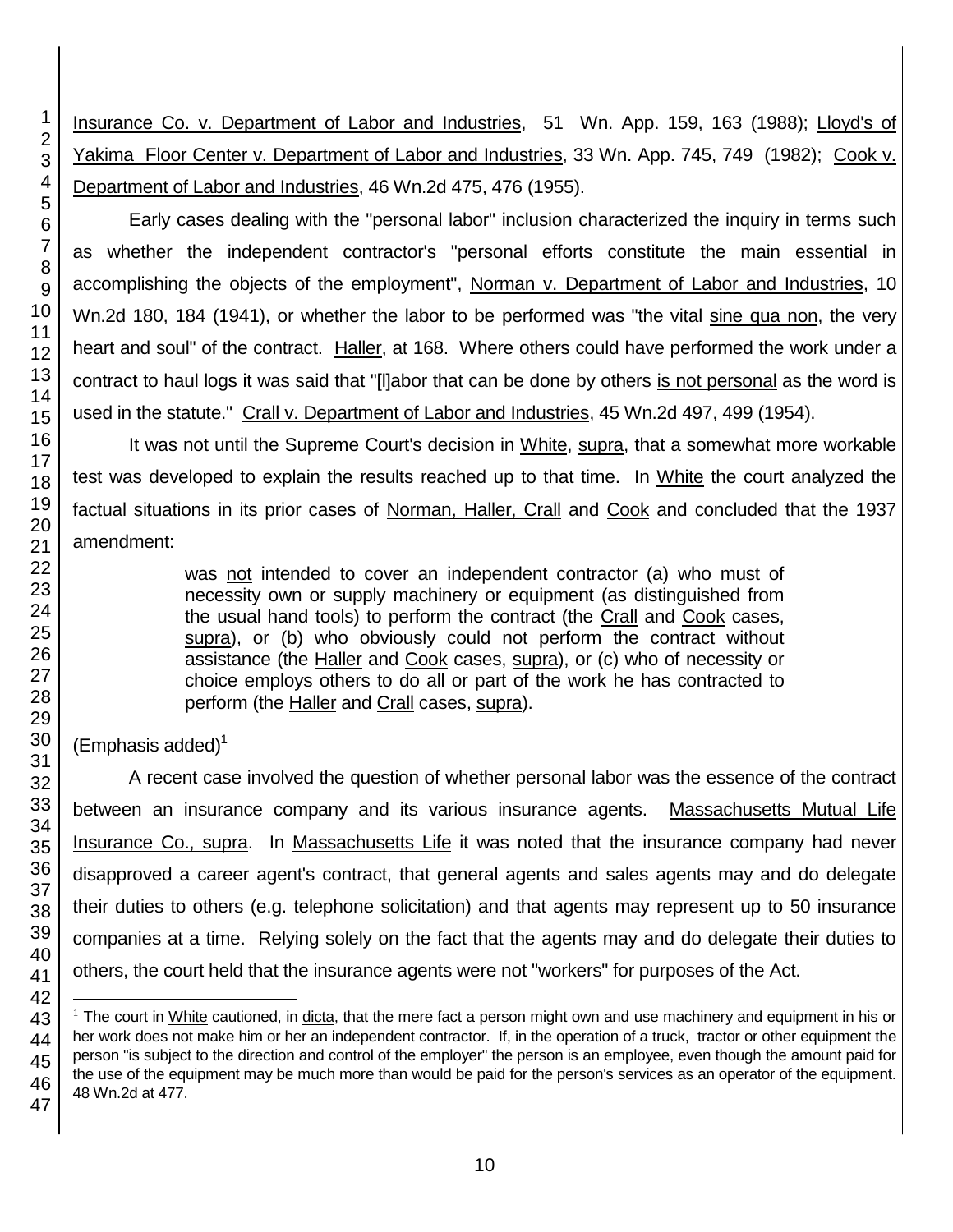By specifying instances in which personal labor is not the essence of the independent contract the White case provides a framework for resolving a number of cases involving similar facts. Yet the White test is incomplete. It does not further delineate the circumstances under which personal labor is the essence of an independent contract.

In reviewing the factual scenarios presented by the court cases as well as the applicable statutes there are a number of factors in addition to the White criteria which seem to be important to the determination of whether personal labor is the essence of the contract. These include:

- (1) Right of Control. Does the employer exercise control over the time, place or manner of performance of the contract? Although technically the "right of control" test is for determining whether the individual is an employee or an independent contractor, it nevertheless continues to have a great bearing on whether the essence of the contract is personal labor. The more control exercised by the employer in the day-to-day performance of the contract, the more likely that personal labor is deemed the essence of the contract (See, e.g., Lloyd's);
- (2) Spurious Independent Contracts. Although not cited as a reason in the case law, independent contracts established only as a guise or subterfuge to avoid industrial insurance premiums should not be condoned. See RCW 51.04.060;
- (3) Special Abilities of the Independent Contractor. If the independent contractor has special or superior abilities of critical importance to the employer, this tends to suggest that the essence of the contract is personal labor (See, e.g., Lloyd's and Norman.) On the other hand, if who performs the contract is a "matter of indifference" to the employer, this suggests the contrary (Haller, 13 Wn.2d at 164);
- (4) Exclusivity of Contract. If the independent contractor is not limited in his ability to concurrently contract with others there is a likelihood that the courts will conclude that the essence of the contract is not personal labor. (See, e.g., Crall; Massachusetts Life);
- (5) Indicia of Independent Business. Although personal labor of the independent contractor may be involved, the circumstances may suggest that he or she is simply engaged in an independent business or occupation. See, e.g., Camp v. Department of Labor and Industries, 55 Wn.2d 839 (1960); RCW 51.12.020(5).
- (6) Work can be Performed Within an Employer/Employee Relationship. If the work could be done on a regular employer/employee basis but the parties have chosen to structure the relationship as an independent contract, then it is more likely that the essence of the contract is personal labor and that the independent contractor is a "worker". See, White.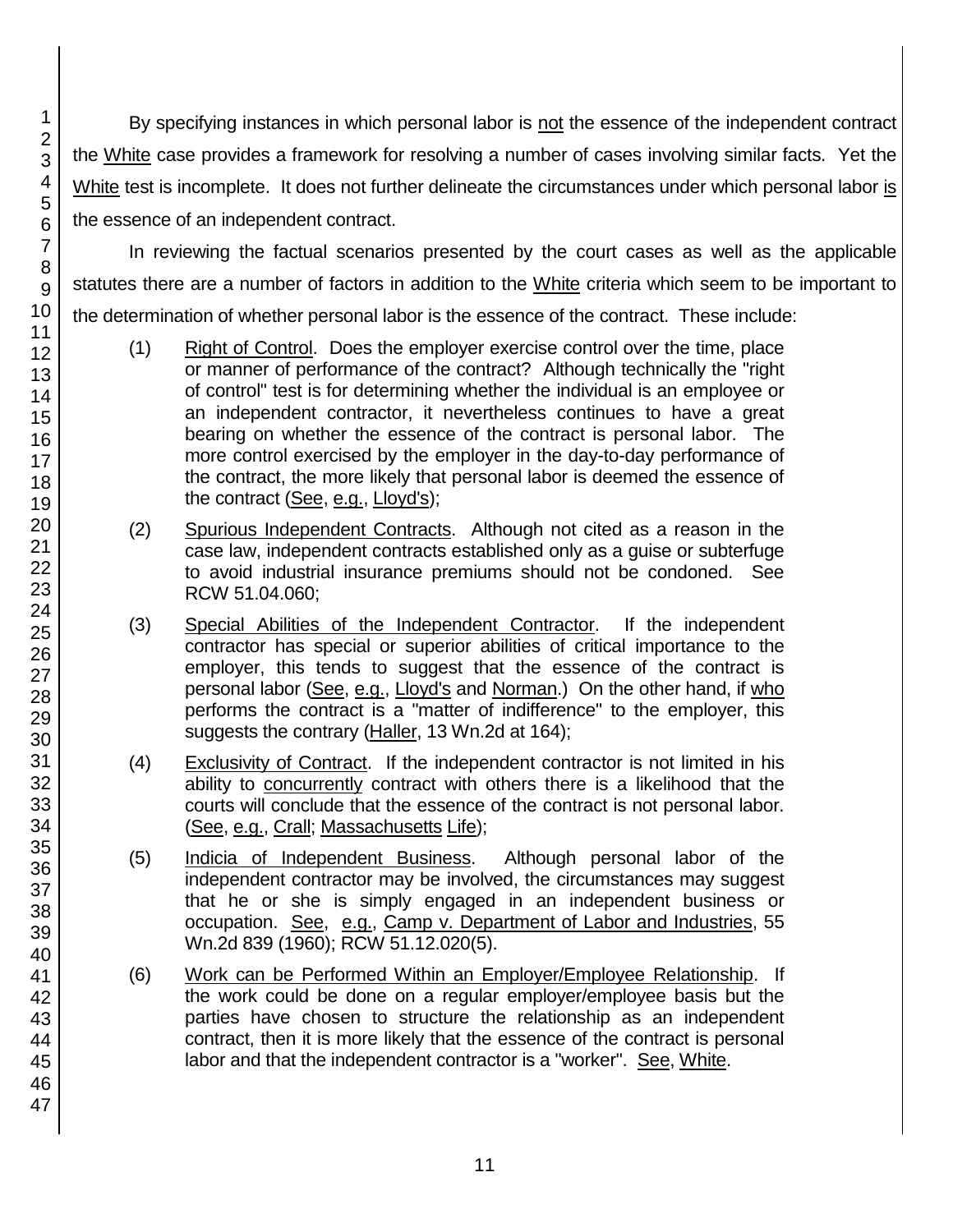- (7) Nature of the Work. If the "employer" is getting its basic work done through the services of the independent contractor, then that person is more likely to be considered a "worker". Department of Labor and Industries v. Tacoma Yellow Cab Company, 31 Wn. App. 117, rev. denied, 97 Wn.2d 1015 (1982). The flip side of this test is set forth in RCW 51.12.020(3) which excludes from coverage "[a] person whose employment is not in the course of the trade, business, or profession of his or her employer. . . ."
- (8) Furtherance of the Independent Contractor's Interests as Opposed to the "Employer's" Interests. RCW 51.08.180 includes independent contractors within the coverage of the Act if the essence of the contract is personal labor and if the contractor is acting in the course of employment. The latter term is defined in RCW 51.08.013 as "the worker acting at his or her employer's direction or in the furtherance of his or her employer's business. . . ." If the independent contractor is furthering his or her own business interests rather than those of an employer, then the independent contractor should not come within the statutory definition of "worker".

However, even though these additional criteria appear to be important to a determination of whether an independent contractor is a "worker", the most recent pronouncement from the Court of Appeals still relies almost exclusively on the negative White test. See, Massachusetts Life. In Massachusetts Life, the Court of Appeals noted that the insurance agents involved there "may and do" delegate duties to others and, on that basis, excluded them from coverage.

In the final analysis, the courts have frequently listed a number of factors, but have consistently turned to the three-pronged negative test of White for the resolution of the question of whether an independent contractor is a "worker." In the absence of clear guidance from the courts, we do not feel it is appropriate for us to expand the White test beyond the parameters which have been set by case law, particularly in light of the clear statutory preference for mandatory coverage.

Evaluating this appeal under the three guidelines articulated in White, there is no question but that the outside salespeople are covered workers. There is no showing that any special equipment is required by the salespeople or that the assistance of others is required to perform the work contemplated by the contract. Furthermore, while the contract does not preclude a salesperson from employing others, there has been no showing that any salesperson did, in fact, delegate his or her duties to other individuals.

We turn now to the question of whether any of the salespeople were sole proprietors excluded from coverage under RCW 51.12.020(5). This appeal is one of eight similar appeals which were consolidated for hearing, involving the relationship between outside salespeople and manufacturer's